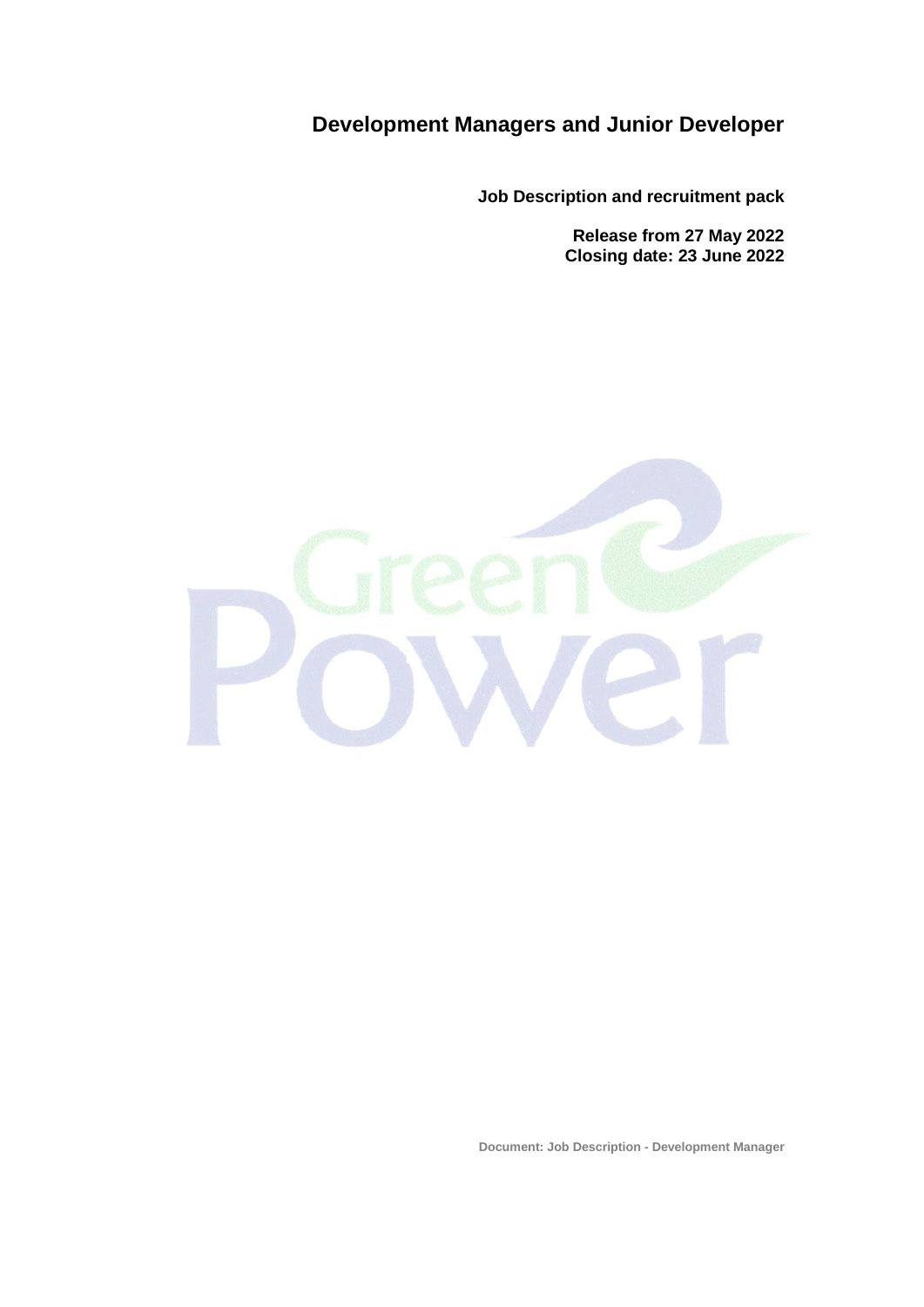For further information about this post please contact Julie Kirk at:

#### **GreenPower Developments Ltd**

The e-Centre Cooperage Way Alloa FK10 3LP

01259 272158 07795 492998 *[julie@greenpowerinternational.com](mailto:julie@greenpowerinternational.com) [www.greenpowerinternational.com](http://www.greenpowerinternational.com/)*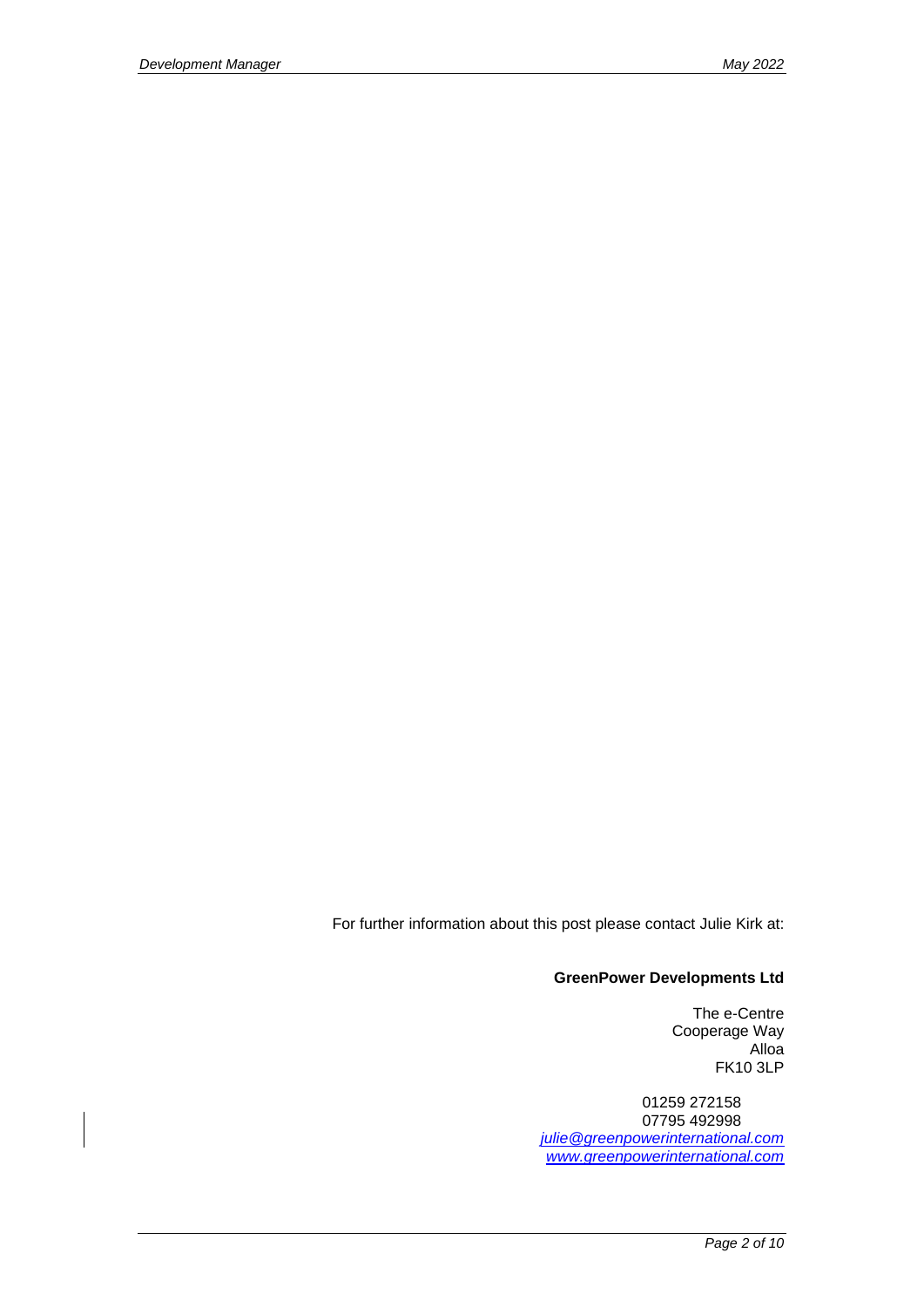# Contents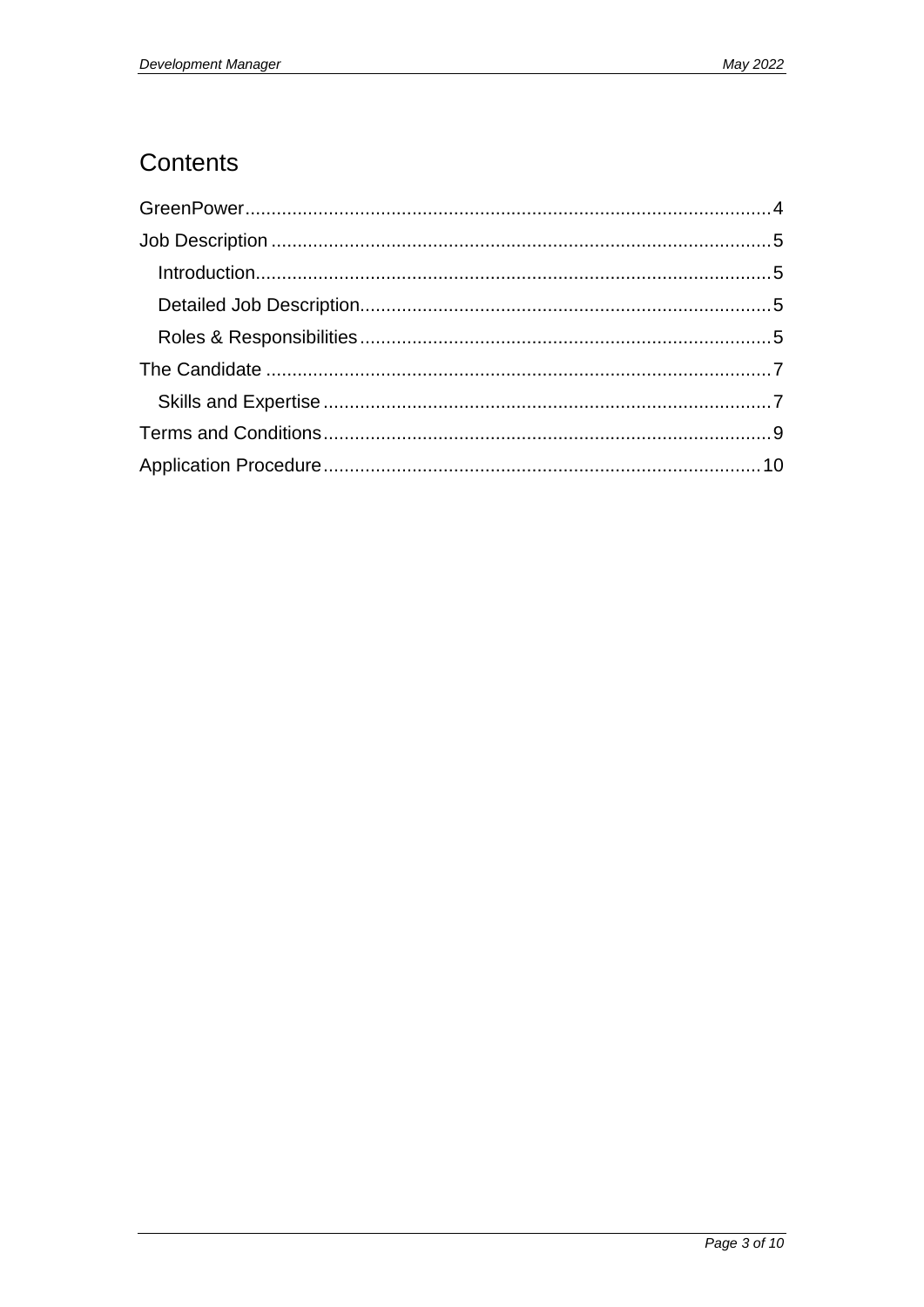## <span id="page-3-0"></span>**GreenPower**

GreenPower is an independent Scottish owned renewable energy company, developing, owning and operating wind, hydro and solar power projects across the UK.

Our vision is of an economy powered entirely by renewable energy. In a changing regulatory environment achieving this vision will require new thinking and new ways of doing business, which will involve GreenPower in storage, energy conversion and supply as well as our core business of generation.

GreenPower's development portfolio includes both small and large wind projects, run of river hydro schemes and solar farms. We are currently preparing to build out our first solar farm which will be co-located with an existing wind asset.

We have circa £100m of operational projects under our management, including wind and run of river hydro. Most assets are owned by GreenPower, with two projects where we are joint owners with investment funds and two operated on behalf of a third party. We are seeking to expand the operational business, both through growth of our own portfolio and providing asset management services to third parties. We believe there is significant potential in this market to improve asset management and drive additional value to project owners.

GreenPower employs a highly skilled team, committed to high quality ethics and working standards. In addition to robust technical and engineering diligence, our team has a strong sense of ownership, which we believe makes a strong difference to the long-term performance of the projects under our management.

The GreenPower group of companies is a multi-million pound business and further growth is anticipated.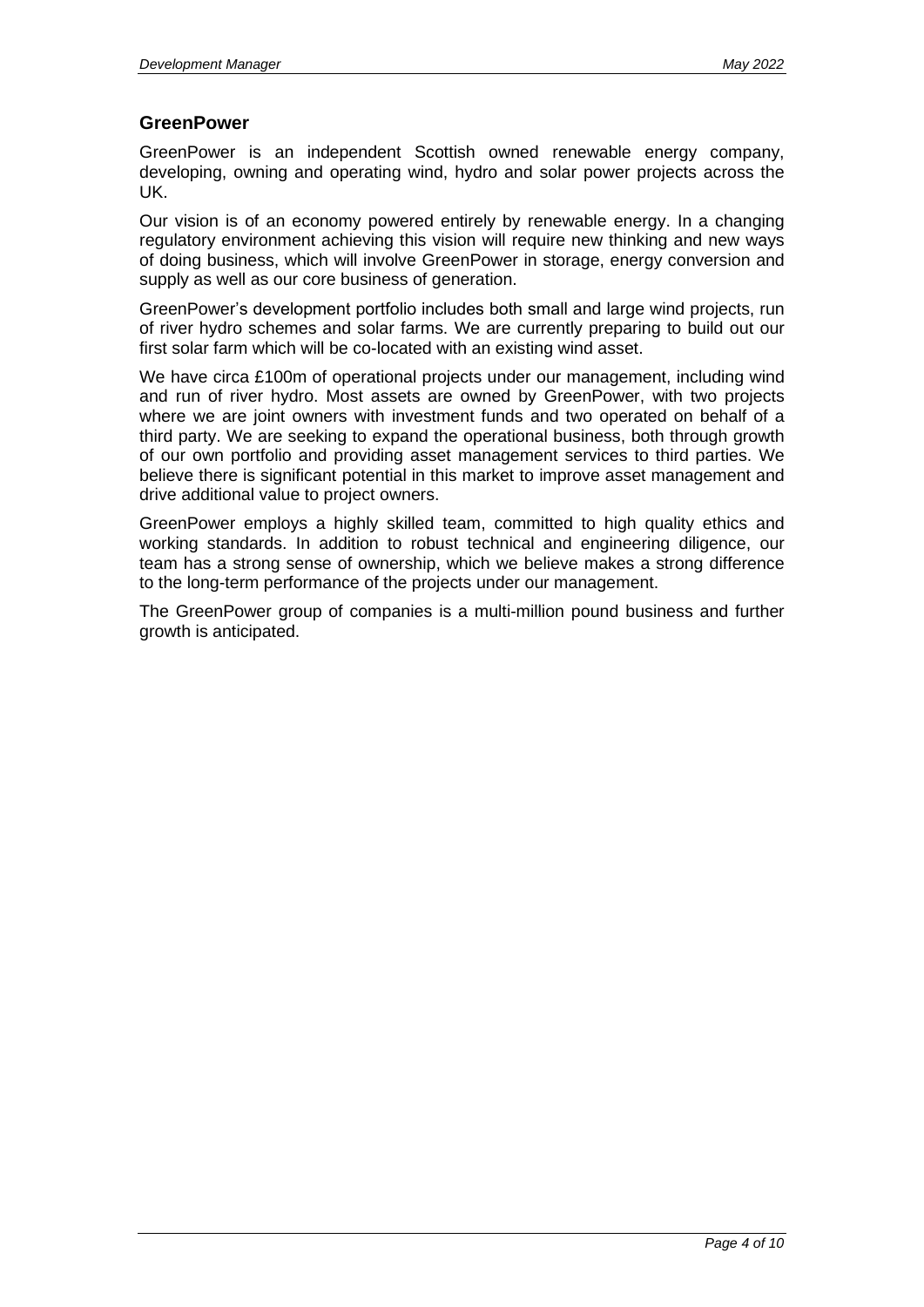## <span id="page-4-0"></span>**Job Description**

#### <span id="page-4-1"></span>*Introduction*

We are seeking to expand our development team capacity by appointing a number of new Development Managers including a Junior Developer to take forward specific wind, hydro, solar projects in the UK. There will also be a focus on other renewable energy technologies and project development opportunities. These posts will require individuals who already have a range of experience in developing renewable energy projects.

#### <span id="page-4-2"></span>*Detailed Job Description*

The Development Manager(s) will lead a range of activities from site selection and evaluation, through project design and environmental assessment, submission of planning applications and on into pre-construction. There are active projects within the development portfolio at various stages of advancement that need project managed, and a high degree of responsibility for budget and decision-making comes with the territory in order to press ahead with projects. You will also be expected to play a significant role in decision making at senior level with ready access to the CEO and Directors

The responsibility of the Development Manager(s) is to achieve satisfactory consents and sufficient rights to construct each project. They will be required to establish and lead project teams, containing both internal and external staff, with a need to motivate and guide to achieve successful and efficient project delivery.

Development Managers will need to liaise and negotiate with planning authorities, statutory consultees, stakeholder groups and the public.

They will require previous experience and an understanding of how the environmental, technical and commercial aspects of projects interact. Individuals with EIA consultancy or co-ordination experience are also invited to apply.

We are also interested in appointing a Junior Developer role and so keen to hear from graduates with relevant qualifications.

#### <span id="page-4-3"></span>*Roles & Responsibilities*

The Development Manager(s) will be responsible for the following areas of work:

- Planning. management and delivery of projects at all stages of development from site evaluation through to pre-construction;
- Budget management & reporting;
- Managing and reporting on project risks:
- Managing planning applications;
- Co-ordinating with in-house colleagues to ensure resources are available and applied to support the efficient development of projects;
- Managing environmental, technical and commercial interactions;
- Liaising and negotiating with landowners alongside a Land and Estates Manager on both development sites and access routes;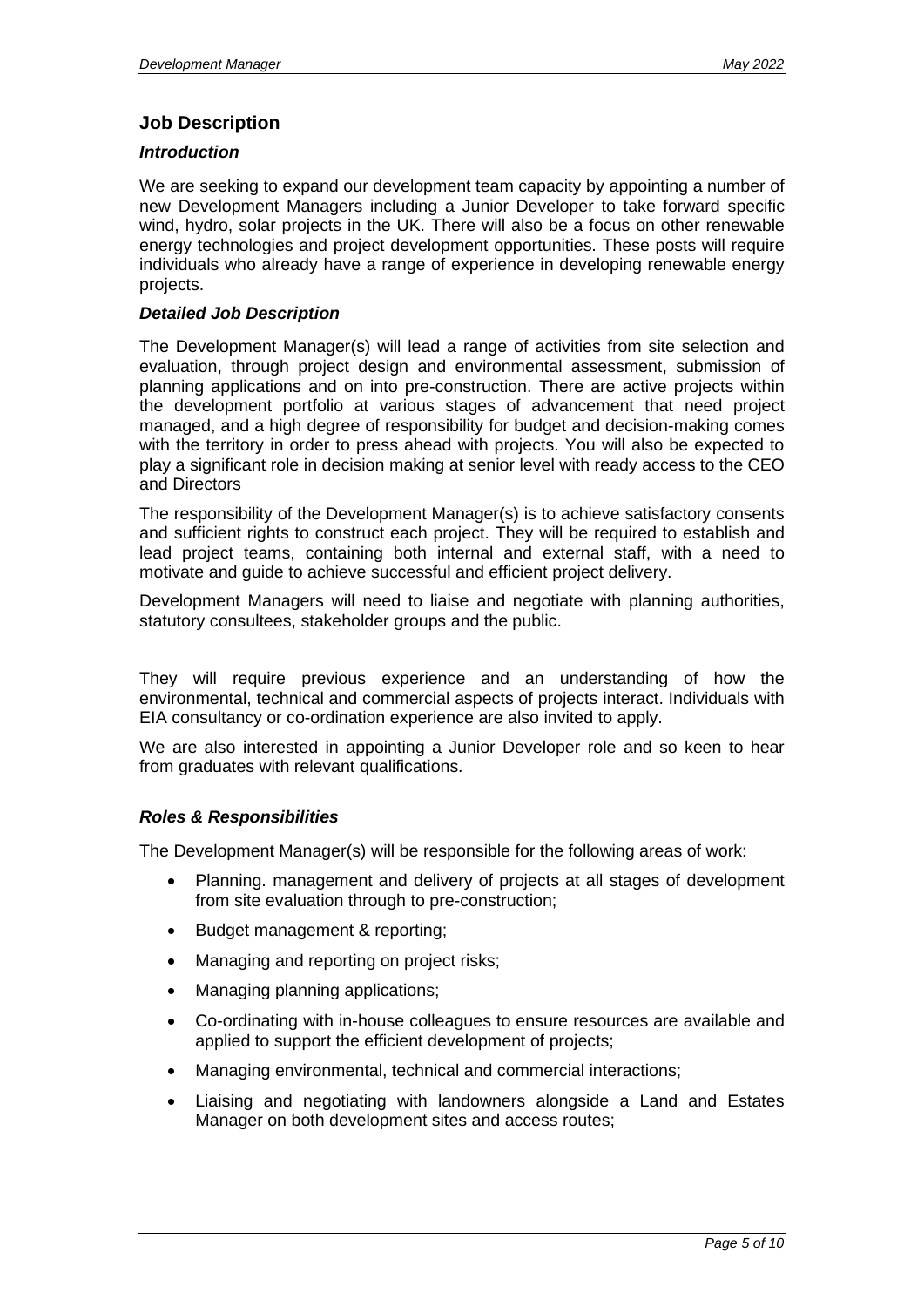- Consulting with planning authorities, statutory consultees, stakeholder groups and the wider public, including presentations at public meetings and effective co-ordination of community and stakeholder relations;
- Management of external consultants technical and environmental;
- Input to the project design process as part of the project design team, including technology selection and outline engineering designs;
- Review and approval of scoping reports, draft EIA reports and ES chapters;
- Prepare briefing reports for internal decision making.
- Reporting on project progress, both through written status reports and presentations at project meetings.
- Experience and understanding of energy markets and issues pertinent to delivery of renewable energy projects is highly desirable.

Whilst a significant amount of the work will be desk-based, you will be required to undertake site visits and attend meetings which will include overnight stays and travel throughout the UK. A full driving license and your own vehicle will be essential.

The job will also entail various other duties and responsibilities as reasonably required from time to time as directed by your line manager.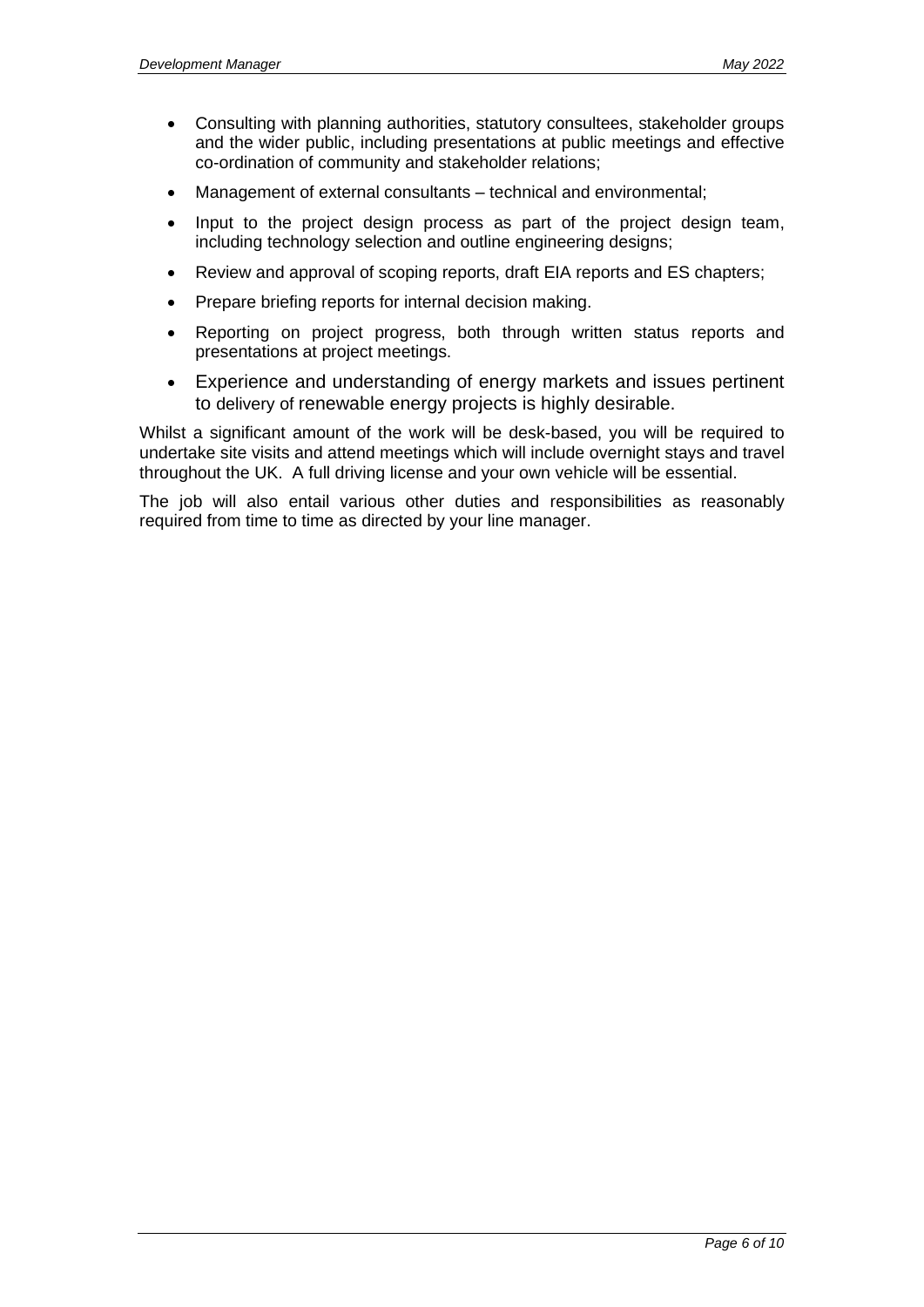# <span id="page-6-0"></span>**The Candidates**

We need developers who will thrive in a dynamic environment, working well under pressure and to tight deadlines, producing high quality written work at all times.

The candidate(s) should be able to demonstrate an excellent knowledge of the consenting regimes and planning processes across the UK and Ireland.

The successful candidate(s) will have the ability to present complex information clearly and concisely and be able to demonstrate strong leadership skills. Renewable energy projects are frequently controversial within the planning system and the candidate should have skills in managing and resolving conflict and demonstrate strong communication skills. The current challenging route to market also requires individuals to think outside the box and show determination and resilience in order to drive projects forward.

### <span id="page-6-1"></span>*Skills and Expertise*

The successful applicant should have the following core skills:

- Key Skills
	- o Project management
	- o Contract and Budget management
	- o Team leadership
	- o Managing conflict and negotiation
	- o Written communication
- Knowledge of the wind, solar or hydro power sectors IT
	- o confident use of Windows based IT systems
	- o ideally have experience of using and interpreting GIS mapping
	- o high level of competence in basic office software such as word processing (Word) and spreadsheets (Excel)
- Technical and Professional Skills
	- o experience of the UK planning system and EIA Regulations
	- o experience of managing environmental impact assessments and preparation of Environmental Statements
- **Qualifications** 
	- o a graduate in a relevant discipline with relevant experience and skills
- Personal Attributes and General Aptitude
	- o Strong interpersonal communications and negotiation skills
	- o excellent written and verbal communication skills
	- o good use of written and spoken English language
	- o a positive attitude to work and problem solving
	- $\circ$  the ability to work both alone and within a team environment
	- o a smart, professional appearance is required at all times
	- o presentation skills, with and without presentation tools (e.g. Powerpoint)
	- o clean, full UK driving licence
	- o ability to prioritise work, set and meet targets and manage time effectively
	- o an eye for detail and precision
	- o adaptability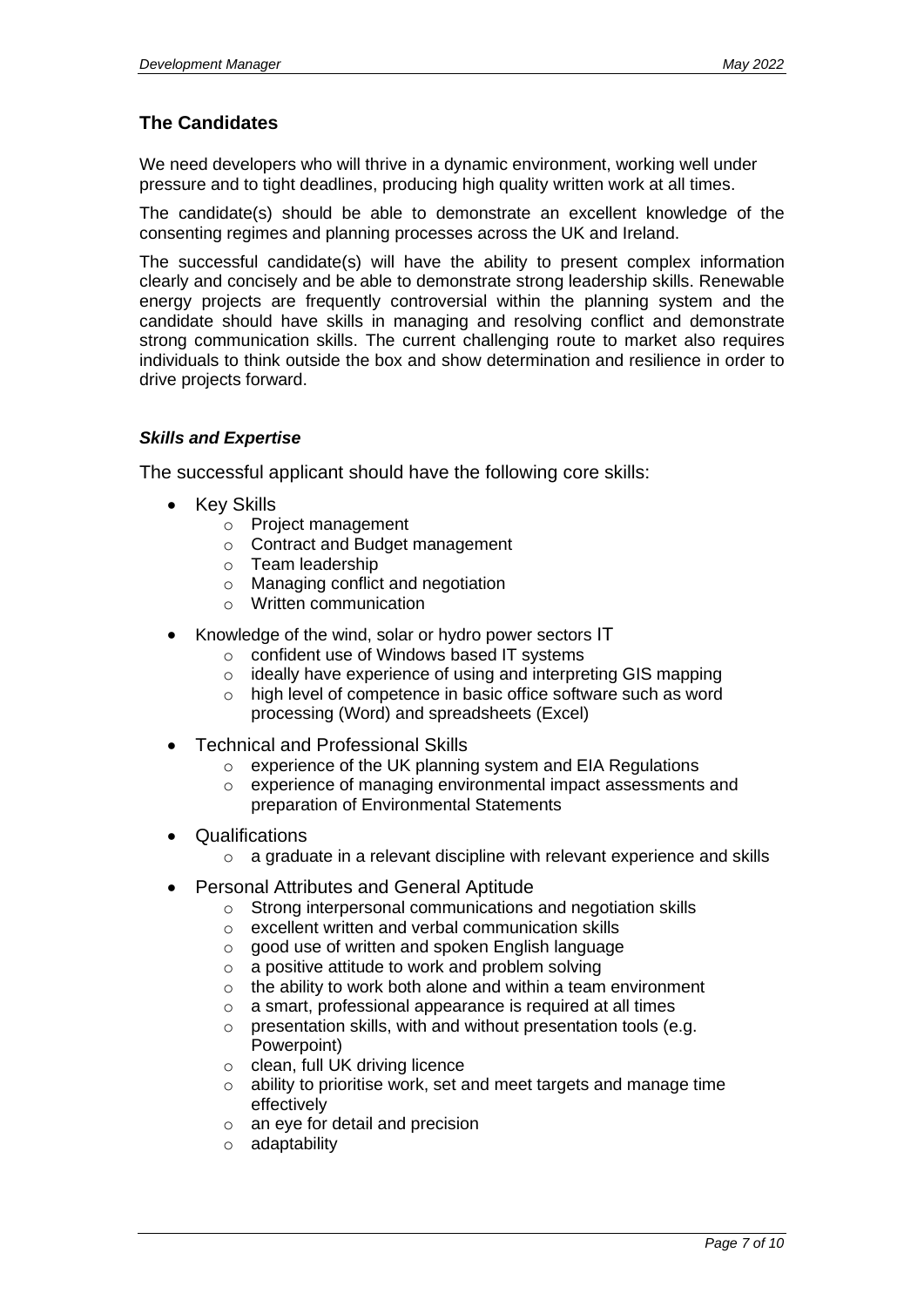o a willingness to engage in other areas of the business, to maintain the corporate identity at all times and to maintain strict commercial confidentiality

Knowledge and experience in the renewable energy sector is essential.

The candidate(s) will support the vision of a future based on meeting our energy needs from renewable energy.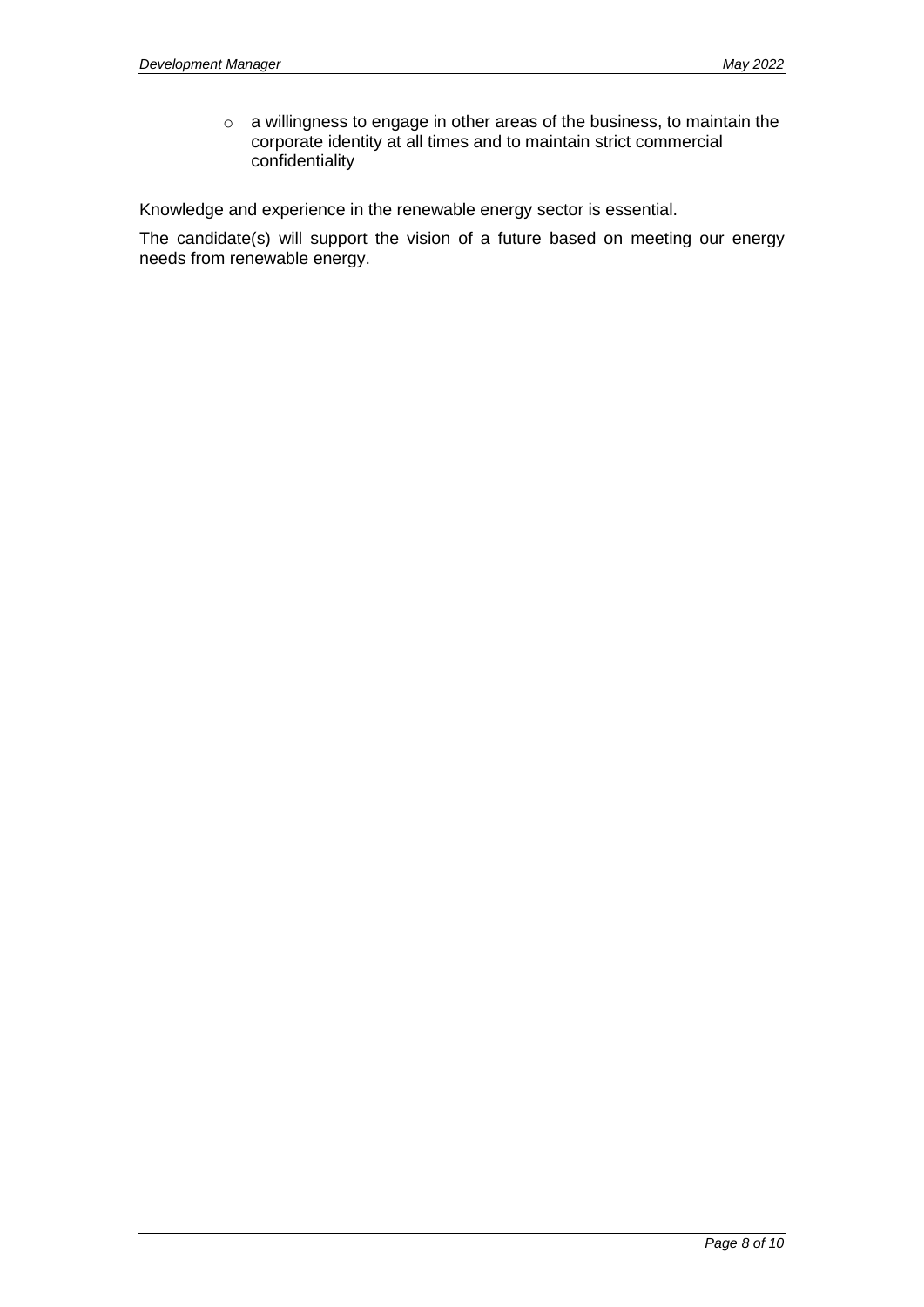## <span id="page-8-0"></span>**Terms and Conditions**

Salary

- Competitive terms will be offered to the right candidate
- You will be expected to work a minimum 37.5 hour week (ie 9am 5.30pm) During the pandemic, flexible and home-working have become more prevalent across the staff team and GreenPower is open to discuss flexible working arrangements.
- GreenPower also pay 3% of gross salary into a pension scheme, this is subject to pension auto-enrolment rules and therefore a small contribution may also be required from employees depending on your applicable salary.

Holiday Entitlement

The posts carry a holiday entitlement of 25 days per annum personal leave, plus statutory holidays, accumulated pro rata.

Travel & Transport

• A full driving license and your own vehicle is essential for this role; travel, principally between the Alloa office base and various sites in the UK is required. The nature of this post will require staying away from home on occasions. An electric car scheme will be available (conditions apply)

The post holder must hold a full clean current UK driving licence.

**Subsistence** 

• Expenses for subsistence, including accommodation, will be reimbursed at cost.

Employer

- The employer for this post will be GreenPower Developments Ltd.
- The posts will be directly responsible to the Director of Development.

Review

• Performance will be reviewed initially after 3 & 6 months and annually thereafter.

Personal Development

• GreenPower believes in ongoing personal skills growth and we will work with you to determine your needs and interests and to encourage and support you in your personal development.

Equal Opportunities

• GreenPower is an equal opportunities employer and does not discriminate on the basis of gender, age, ethnic background or religion.

Location

• The post will be subject to flexible working from home and based within modern office in Alloa, which offers an excellent working environment. Alloa has a main line railway station with services directly to Stirling, Edinburgh and Glasgow. It is also well served by the trunk road network, and is close to the Kincardine Bridge.